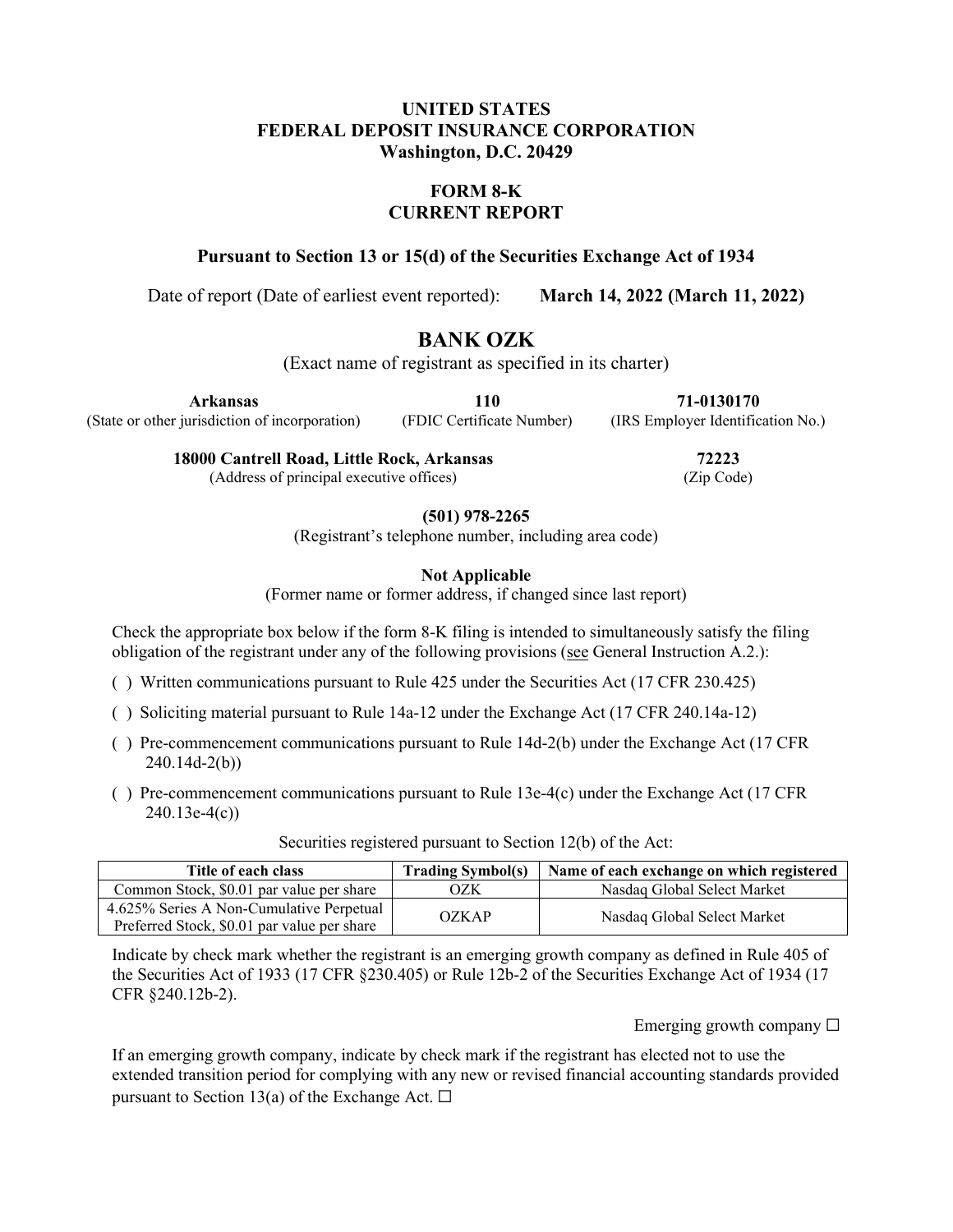#### **Item 5.02 Departure of Directors or Certain Officers; Election of Directors; Appointment of Certain Officers; Compensatory Arrangement of Certain Officers**

On March 11, 2022, Greg McKinney notified Bank OZK (the "Company") of his intent to retire as Chief Financial Officer after 18 years with the Company, in order to spend more time with his family and travel. His retirement will become effective June 10, 2022, which should allow for a smooth and orderly transition. His retirement is not a result of any disagreement with the Company on any matter relating to its operations, policies or practices. The Company greatly appreciates Mr. McKinney's hard work, dedication and leadership throughout his nearly two decades of service to the Company, its customers and its shareholders and wishes him well in his retirement.

In accordance with the Company's long-standing management succession plan, upon Mr. McKinney's retirement, Tim Hicks, currently Chief Credit and Administrative Officer, will succeed Mr. McKinney as Chief Financial Officer. Mr. Hicks has been with the Company for over 12 years and has 28 years of finance, accounting and managerial experience. Prior to assuming his current role, Mr. Hicks held various other positions with the Company, including Chief Administrative Officer & Executive Director of Investor Relations; Executive Vice President and Chief of Staff; Executive Vice President, Corporate Finance; and Senior Vice President, Corporate Finance. Prior to joining the Company, he served as director of investor relations and assistant treasurer of a publicly traded telecommunications company and held various positions with a big-four public accounting firm. Mr. Hicks is a C.P.A. (inactive) and holds a B.A. in Business and Economics from Hendrix College.

Mr. Hicks will assume the majority of Mr. McKinney's current direct reports and responsibilities. Other direct reports of Mr. McKinney and most current direct reports of Mr. Hicks will be reassigned to other officers of the Company. George Gleason, Chairman and Chief Executive Officer, will become Chairman of the Loan Committee and will assume two of Mr. Hicks' direct reports. Cindy Wolfe, currently Chief Banking Officer, will become Chief Operating Officer, and she or her direct reports will assume several direct reports currently reporting to Mr. Hicks, including the heads of human resources, facilities and vendor management. Alan Jessup, Chief Lending Officer; Carmen McClennon, Chief Retail Banking Officer; Ottie Kerley, Chief Deposit Officer; Scott Trapani, Chief Risk Officer; Tamara Gotham, who will become Chief Administrative Officer; Stan Thomas, Chief Accounting Officer; Patrick Carr, Managing Director - Corporate Finance Data and Technology; and several other members of our corporate finance team will each assume one or more new direct reports.

#### **Cautionary Statements Regarding Forward-Looking Information**

This Current Report on Form 8-K and certain other communications by the Company contain statements that constitute "forward-looking statements" within the meaning of, and subject to the protections of, Section 27A of the Securities Act of 1933 and Section 21E of the Securities Exchange Act of 1934. Such statements are based on currently available information and are subject to various risks and uncertainties that could cause actual results to differ materially from the Company's present expectations. Undue reliance should not be placed on such forward-looking statements, as such statements speak only as of the date on which they are made and the Company undertakes no obligation to update such statements. Additional information regarding these and other risks is contained in the Company's filings with the FDIC.